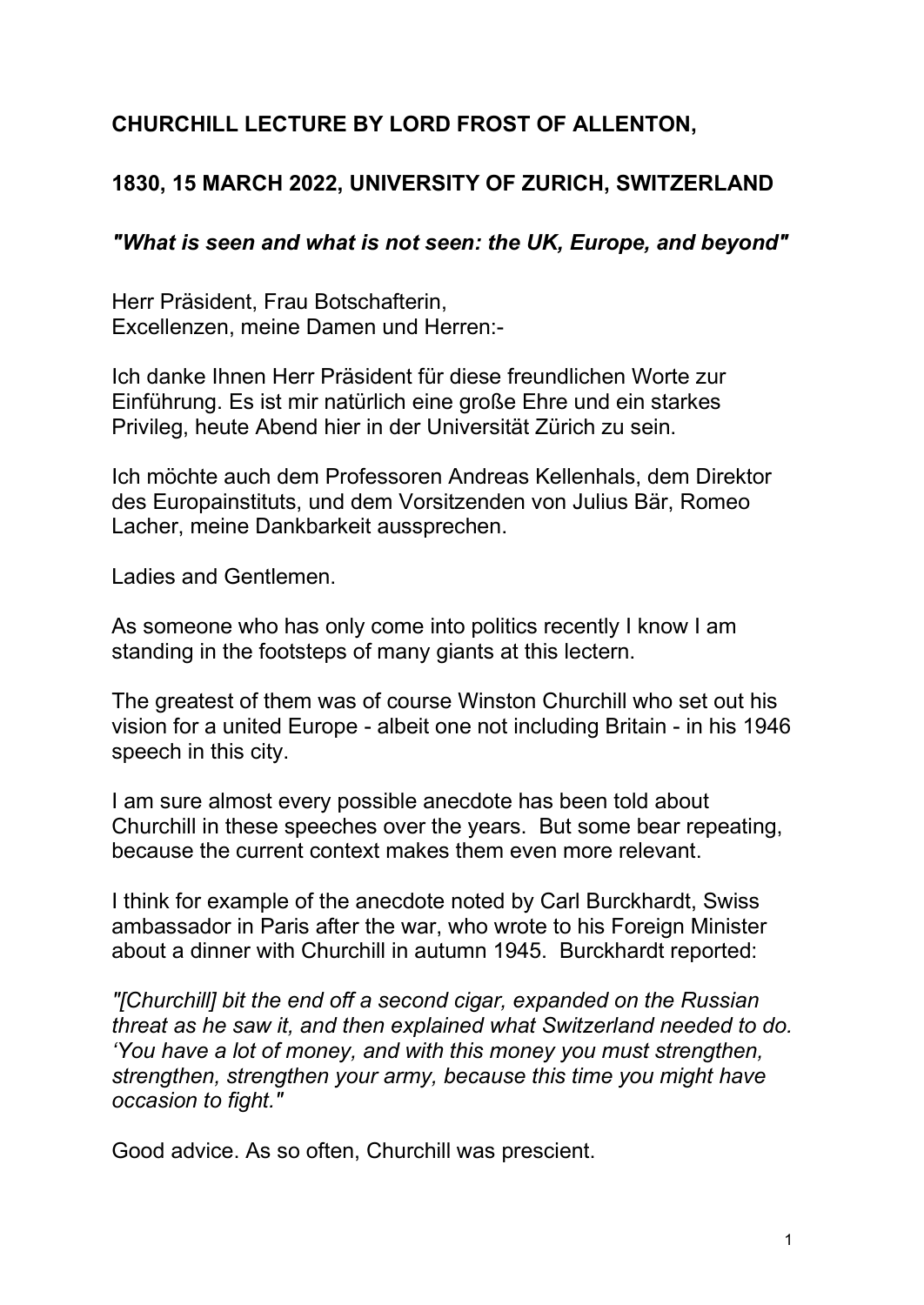One of the advantages I have at the moment is that I am out of government and can perhaps speak more freely than others. I certainly found it frustrating when in government to be very often told "careful minister, don't say that minister, it might annoy people". I was amused to discover that even Churchill had a similar problem. In the words of the Swiss Director of Protocol, Jacques-Albert Cuttat, *"Mr Churchill told me, visibly irritated, that the British consul-general in Zurich [a Mr Cable] had written him a letter advising him not to talk about politics in his speech in Zurich"*, seemingly in case he upset the then left-wing city administration. *"'What else will I talk about if not politics?' Churchill said."* Mr Cuttat then quoted a friend of Churchill as reporting that "*Consul Cable will soon be transferred".*

In the same way, what am I to talk about other than Brexit? In doing so I draw on my experience of being in government, if not in politics, for 30 plus years and spending most of that time as a professional diplomat and close observer of Britain's policy towards Europe. I had a ringside seat for much of our national Brexit trauma, and was arguably the leading player apart from Prime Minister Boris Johnson himself in the endgame that finally delivered our exit and much that followed.

Although I have now left the Government, I still see it as part of my role to explain why we took the path we did, what we hope to gain from it, and why it is the right thing for Britain and for Europe. And that's what I want to do today.

First, I will explain that Brexit is a long term project and must be judged as such. Second, I will look at the consequences of the bitter politics of our exit process and make some suggestions about how we might move on. Thirdly, and finally, I'll comment on the Ukraine crisis and draw some conclusions as to how the West overall can strengthen its position globally.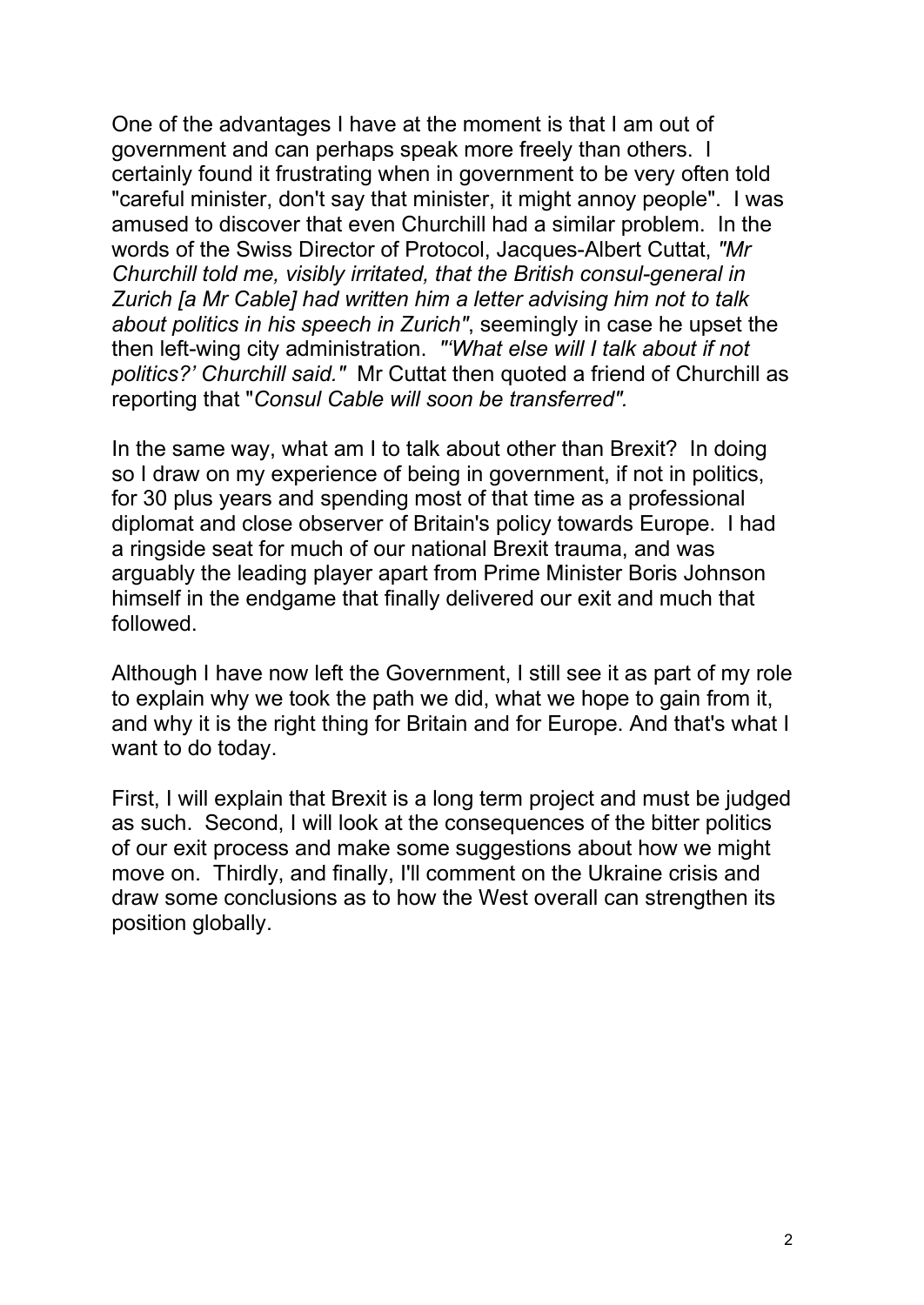In doing so it is of course hard not to draw parallels between the UK's situation and that of Switzerland. We have similar attachments to 'our' ways of doing things. We both have slightly tense relationships with the EU. We both have a problem with participating in the Horizon research programme even though we both have world class science establishments. All the same I'll resist drawing analogies at every opportunity, because of course. Switzerland is different. Simple geography gives us choices Switzerland does not have, and Switzerland has chosen a different route to us. But I will just note that our common status as outsiders gives us a huge interest in close cooperation - and I know that is the wish of the British Government today.

## **"What is seen and what is not seen"**

Let me move on. I have taken as the title of my speech "What is seen and what is not seen". This is of course an allusion to a famous pamphlet by Frederic Bastiat, the French economist from that great period of French liberal economic thinking, the July monarchy and the 2nd Republic and Empire.

This isn't just part of my personal campaign to remind the French that they have a liberal free market tradition as strong as many others.

It's also because this is a time when the West needs to get back to some of its founding documents and ideas. CS Lewis, the great British writer, academic, and Christian apologist, criticised on several occasions those who did not read as he put it "old books". His point was that it is easy to think oneself cosmopolitan because one knows a lot about different parts of the world in the present day. But in fact it is possible to be parochial in time as well as in place. At a time like the present, when fundamental mistakes have been made by assuming that everybody in the world thinks as we do, this is important to remember. People in the past grappled with the same problems that we do. They might have found solutions that are worth us absorbing.

It's for this reason that I turn to Bastiat. In his famous 1850 essay from which I take my title, "Ce qu'on voit et ce qu'on ne voit pas", he summarises his message as follows:

*"Not to know Political Economy is to let oneself be blinded by the immediate effect of a phenomenon; to know Political Economy is to take into consideration all the effects, both immediate and future."*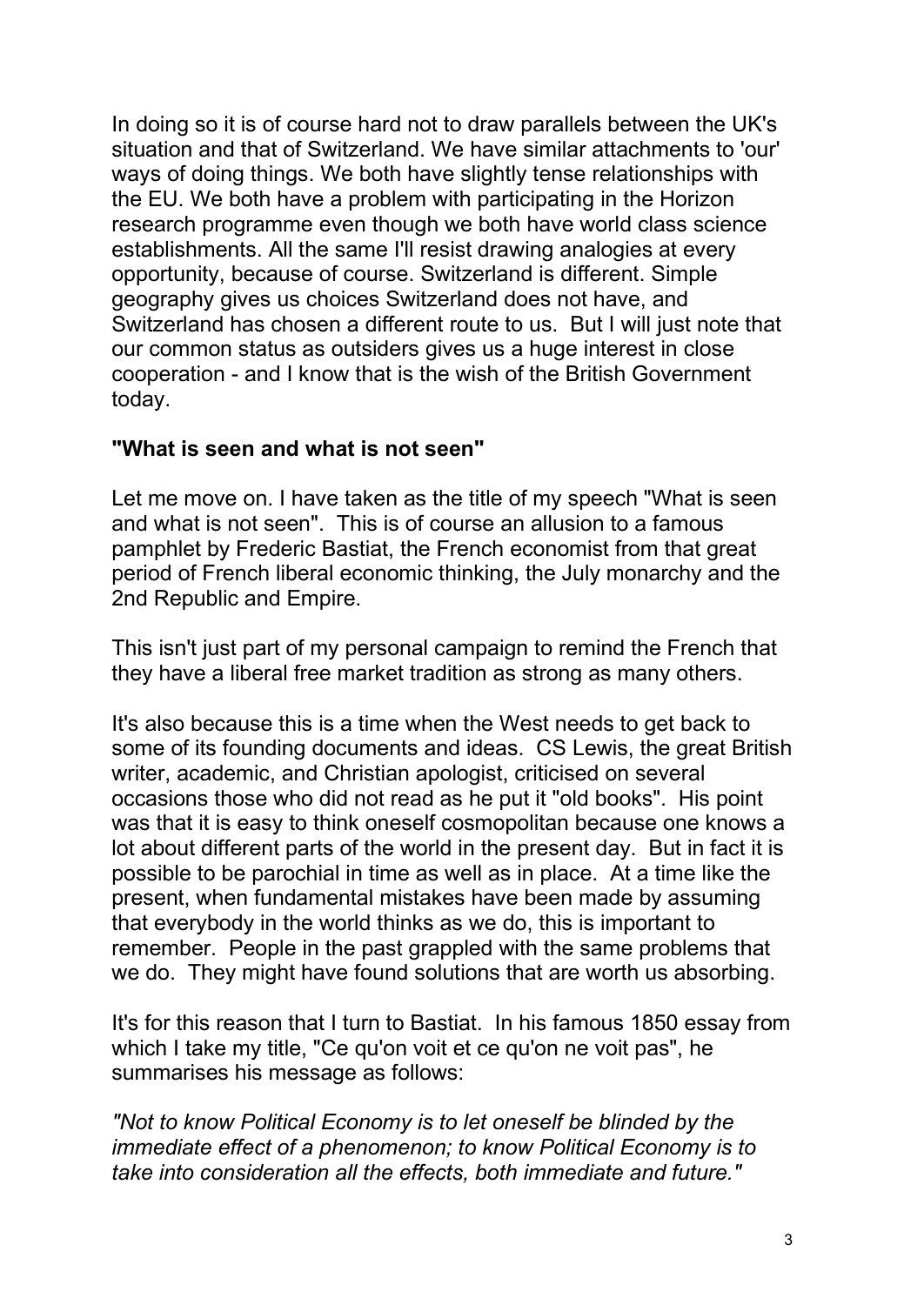He goes on to explain his famous "broken window" fallacy. He notes that if a shopkeeper's window is broken, and he gets in a glazier to fix it, what is seen is that the glazier is paid and is better off. What is not seen is what the shopkeeper would have spent the money on otherwise, in the world in which the window was still not broken and the money was spent on something that the shopkeeper would have preferred to spend it on.

In short, there is a bias to the visible and the actual rather than the invisible and the "might still be".

From this the whole concept of opportunity cost is developed - a concept which is in fact relevant to any area of life where, if resources are applied to one thing, they can't be applied to another. If you prioritise avoiding harms from covid above almost anything else, you will pay a big price in the economy. It is even true of mental and policy resources as of others - if you are spending all your time worrying about climate change, you might have fewer resources left to deal with Russia, to take one example at random.

Bastiat himself generalises his principle to broader political events. He notes that generally the human race:

*"makes up its mind with regards to its acts according to their initial consequences, the only ones it is able to see originally. It is only in the long run that it learns to take account of the others.* 

And to underline the point he quotes the great French writer, politician, and diplomat Chateaubriand:

*"There are" he said, "two consequences in history; one that is immediate and known right away, the other more distant and not obvious at first sight. These consequences are often contradictory; some come from our recently acquired wisdom, the others from wisdom of long standing."* 

In short, the message is - don't get mesmerised by the immediate problem. Look at what else is going on - and try to assess the longrun consequences of what you decide to do and what you don't.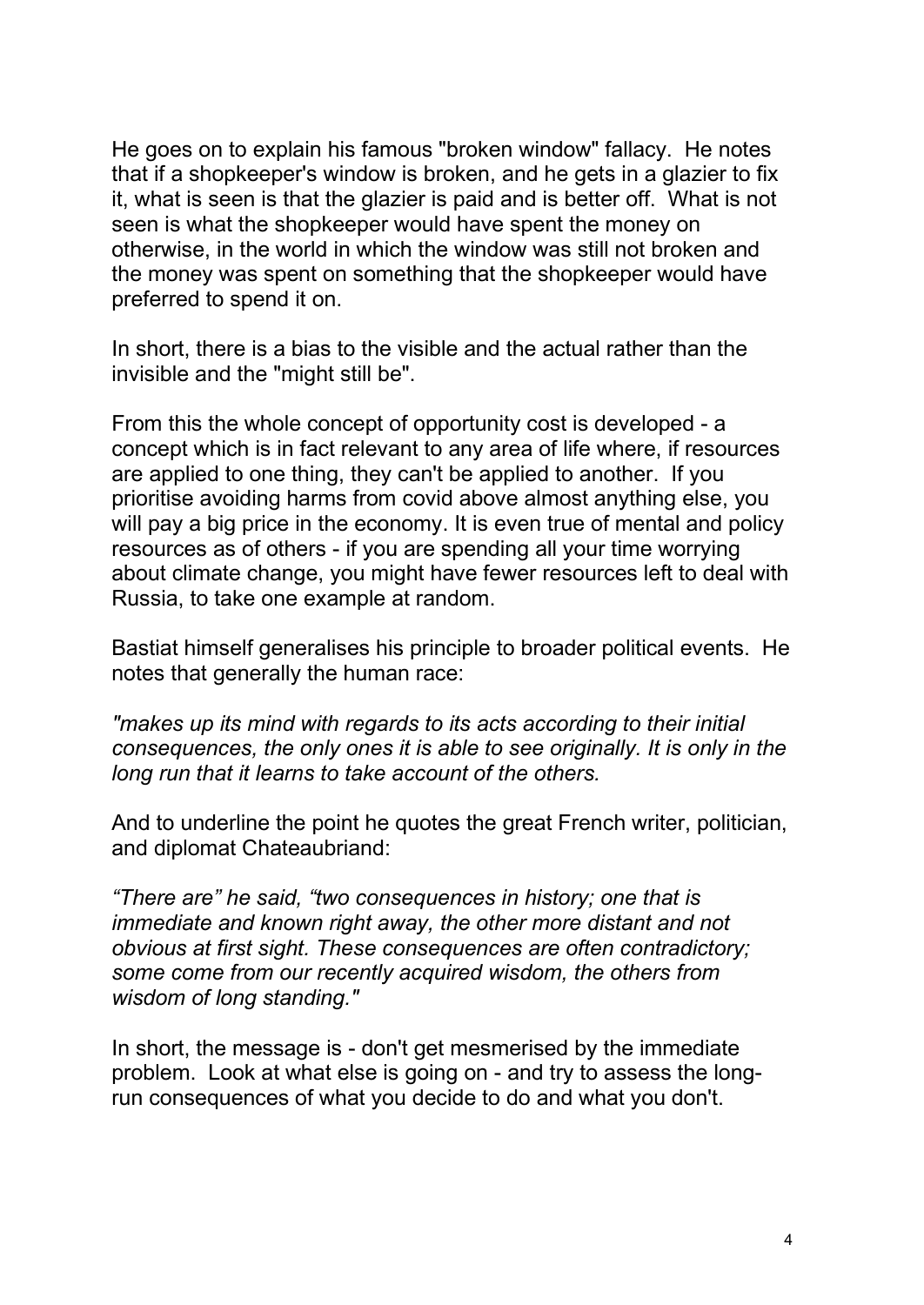## **Its meaning for Brexit**

Why is this relevant to Brexit?

#### **First**, it's relevant because **many observers still cannot see beyond the immediate economic costs**.

Those who advocated Brexit were, for the most part, looking at the long term. The plan was to put in place the conditions which would make us more successful as a country.

Crucially, we knew that couldn't be achieved without a short run economic cost, albeit one nowhere near as high as many of our critics suggested. We accepted that was a necessary price to pay to get out of a fundamentally social democratic organisation with rigid rules. Instead we were focusing on the consequences that - to use Bastiat's terms - were "more distant and not foreseeable at first sight".

For example we had in mind issues such as the UK's persistently poor performance in business investment. Our opponents argued that we had made this problem worse by cutting ourselves off from the single market. We argued that the UK's problem here went back decades, had arguably been made worse by EU membership because of the geographic distortions created in our economy and the disincentives for investment in human capital because of free movement, and that giving ourselves extra levers would help not hinder.

What was seen was the costs. What was not seen - and still is not by many - is the long term gains – provided, of course, we take the measures that enable us to capture them.

**Second**, it underlines that Brexit was not just about **economics**.

The economic numbers are seen - but the politics is taken for granted.

This is about democracy. We believe that democracy is important, that running your own affairs is important, that having proper debate about things rather than leaving it to a technocracy is important. I am confident this is a point well understood in Switzerland, with its strong tradition of direct democracy and referendums.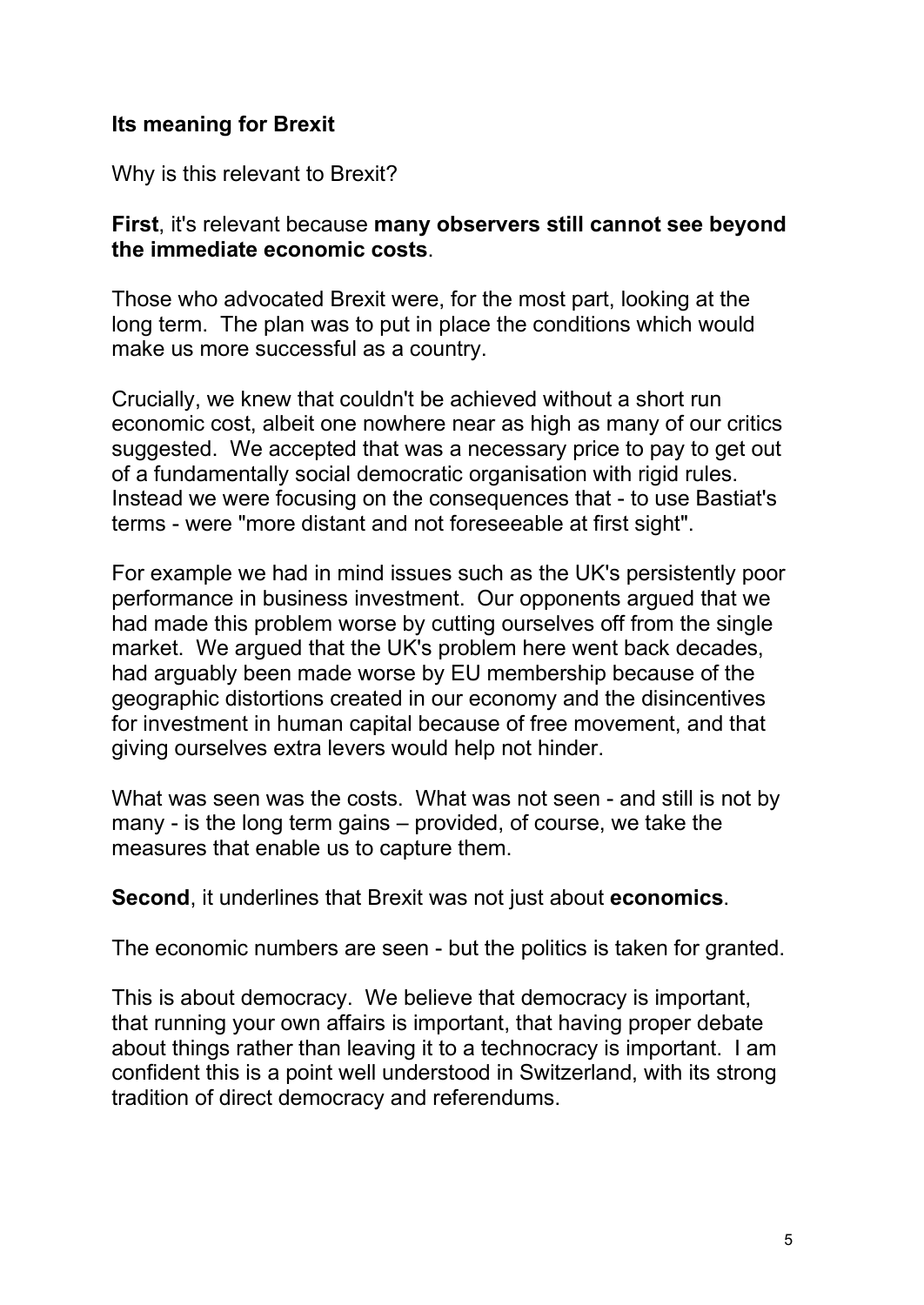In the EU, the political communities are still national but many of the policies are supranational. As a result many things can't be decided by national elections. Many key issues - economic policy, environmental policy, energy policy, increasingly foreign policy and migration policy - are decided at the EU level. Some issues like trade policy are not subject to meaningful scrutiny even at that level. Voting can't change these things for EU members and this is surely part of the reason why voters' confidence in their institutions - as last week's ECFR polling shows - is at such a low ebb.

This matters. So far the best way humankind has found of promoting mass flourishing and happiness is the democratic nation state. In my view this is because being part of a successful national democracy also has an economic pay-off. Free markets are the best way of creating growth. But they bring churn and change. People are most likely to put up with that if they feel they are part of a successful national community in which everyone has a stake, which everyone can shape, in which everything can be debated freely, and where policies can be adjusted and errors can be corrected.

That's what I hope we are trying to create in Britain. Elections now matter. Arguments have to be won by politicians in national debate.

That is why I say that, if the integrity of our national democracy requires a bit more paperwork at the borders, then I am ready to pay that price. In the medium term the value of being in a successful democracy far outweighs it.

**Third**, it explains some key features of the **negotiations to leave**. Under Boris Johnson's predecessor Theresa May, the government seemed committed to Brexit only institutionally and formally, not economically - a simulacrum of leaving. It believed Brexit brought only costs, and focused on minimising them. In that they shared the view of the EU negotiators and indeed Michel Barnier said on several occasions that Brexit was "always a matter of damage limitation". As a result the May Government got into a kind of complicity with the EU negotiators - they both understood each other because both had the same goal. It is not surprising that things ended badly with a Treaty that couldn't get through Parliament.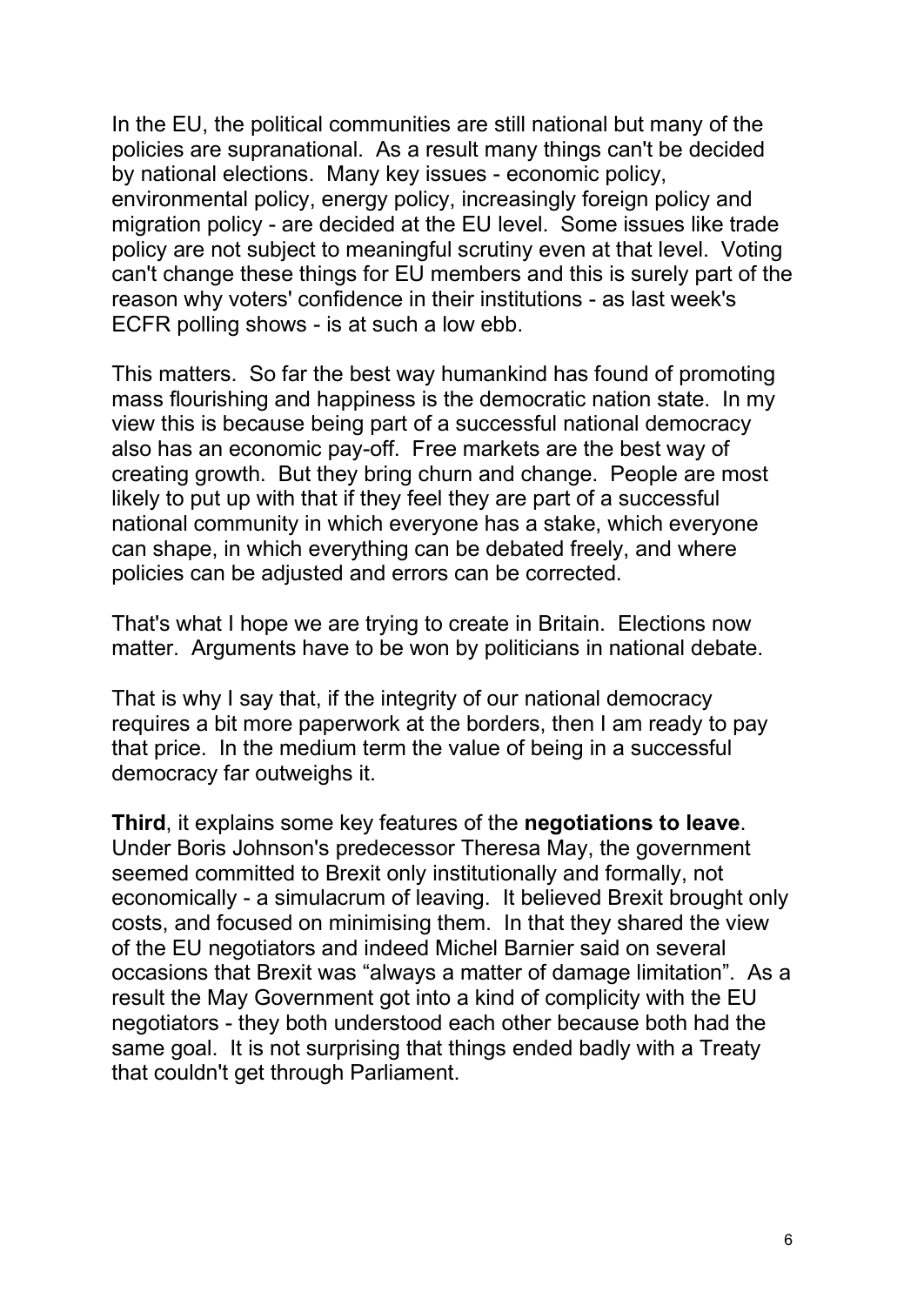The Boris Johnson government couldn't get into that game. When we came in in 2019 we took a different view - that the costs had to be paid and sovereignty had to be recovered so that we could get on the right track. We recognised that we had to reset the negotiations - to make it clear that we were not complicit in a process but standing up for the UK's interests.

We also understood we would have to prioritise. Our priority was to deliver the referendum result - which we did - and achieve full freedom for the future. That, we achieved for Great Britain and in many respects for Northern Ireland. Unfortunately we could not achieve everything we wanted to for Northern Ireland, but we did ensure that the unusual arrangements imposed on us at least had to have the consent of the Northern Assembly if they were to be sustained. I will say a little more about this in a moment.

Again, in the FTA negotiations that followed in 2020, we again prioritised freedom. I don't think Michel Barnier ever quite understood that, and that was at the root of many of the misunderstandings and confrontations of that year. The EU side saw a zero tariffs FTA as a privilege for which we ought to be prepared to pay a price in terms of governance by the Court of Justice and single market-like level playing field provisions. We saw zero tariffs as something highly desirable to smooth the transition out of the EU, but certainly not something for which we would pay a long-run sovereignty price.

We seriously contemplated no deal at many points in 2020. But in the end we were able to reach agreement because both sides were willing to take a risk in the wider interest.

One of the key tools in this was the so-called "rebalancing clause" - Article 411 in the TCA. This allows either side to put in place trade defence provisions if there is strain in the trade relationship, and ultimately enables a renegotiation.

I want to take this opportunity first to pay a particular tribute to one of my Deputies in these talks, Oliver Lewis, who helped us develop the concept, and, second, to put on record that I think this aspect of the agreement has been widely misunderstood. The commentators all saw it as a provision to bring us and the EU closer together in future. The point was almost exactly the opposite. It is about providing for controlled further distancing between us if either side thinks it is unreasonably threatened by an open trading relationship.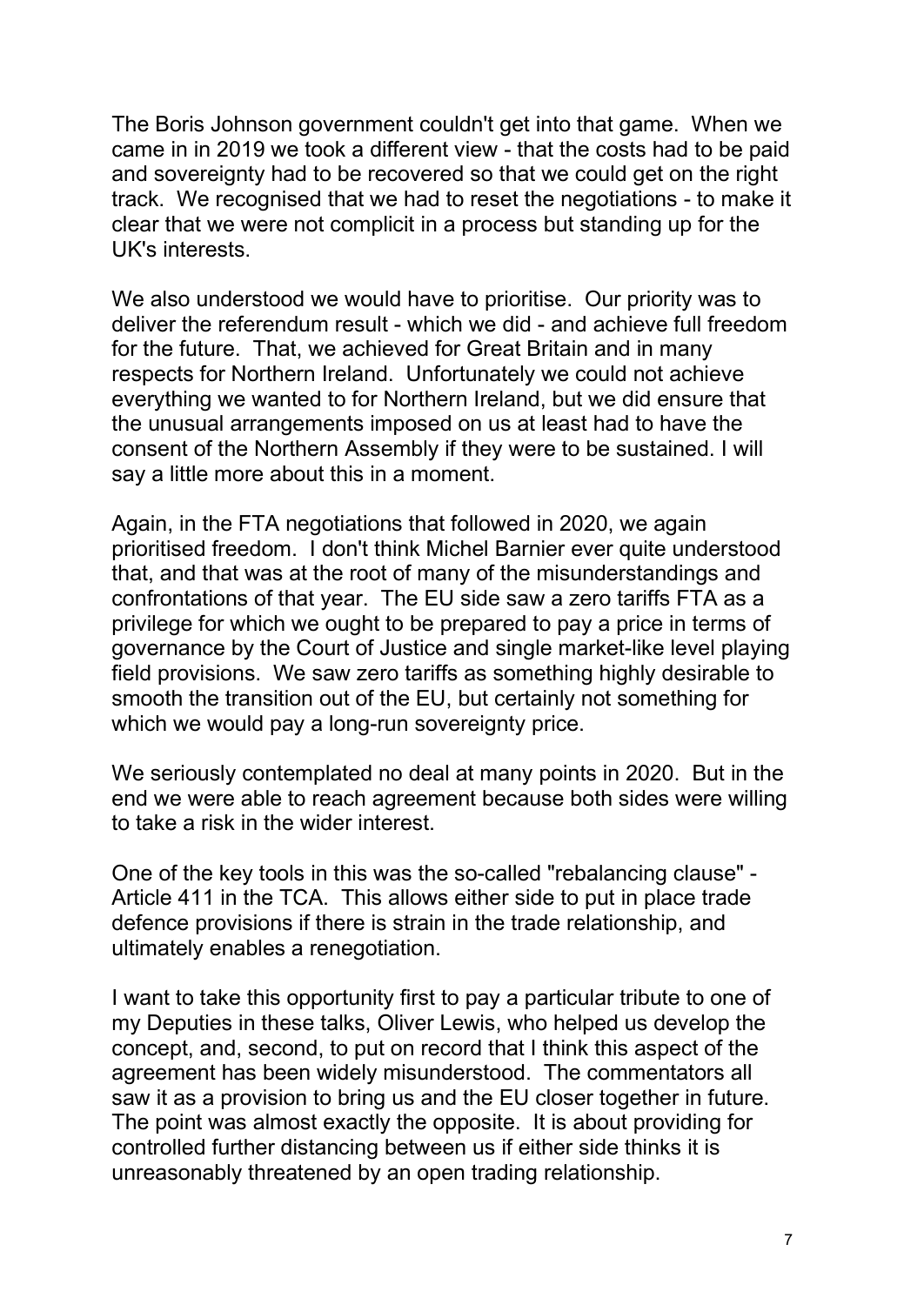In effect it is an insurance policy for managing risk. In the low-trust environment of these talks, it allowed the EU to take the risk of accepting zero tariffs, potentially exposing them to new competition from the UK; and it allowed us to live with some limited provisions enabling EU counter-measures.

This clause showed real creativity on both sides. It is that spirit we need to find again in the future.

And finally, **fourth**, **it helps explain the legacy** - what we are dealing with now.

The most obvious "seen" thing from the years of the Brexit process is the very hard bargain driven by the EU and the bitterness that characterised it. That surprised Brexiteers like me. We, naively, thought in 2016 that the EU would not want a fractious relationship with us and would work to find a reasonable and constructive accommodation quickly. We didn't think that leaving an economic union necessarily had to put us at loggerheads with it. We saw it as like leaving a club and paying your outstanding bills, not as a divorce.

Obviously it did not work out like that. The EU immediately raised the stakes and made it clear that the only outcome conceivable was one in which we had to be visibly punished for leaving. Over time in 2018 and 2019 this approach drifted into an attempt to exploit UK political divisions and the problems over Northern Ireland so as to reverse the referendum result entirely.

We never wanted this appalling bitterness and it is frustrating to Brexiteers that we have somehow attracted much of the blame for it. It is hard to recall now, but we actually thought at the end of 2019 that the worst was over and that we would be able to conduct the 2020 negotiations in a friendly way - only to be disabused. We thought the same at the end of 2020 only to see the vaccine wars and fisheries disputes continue into 2021.

For sure, the EU made short run gains in behaving this way. That is what was "seen". The long run effect of this behaviour is what's not seen. The EU's determination to maximise short run gains has created real problems.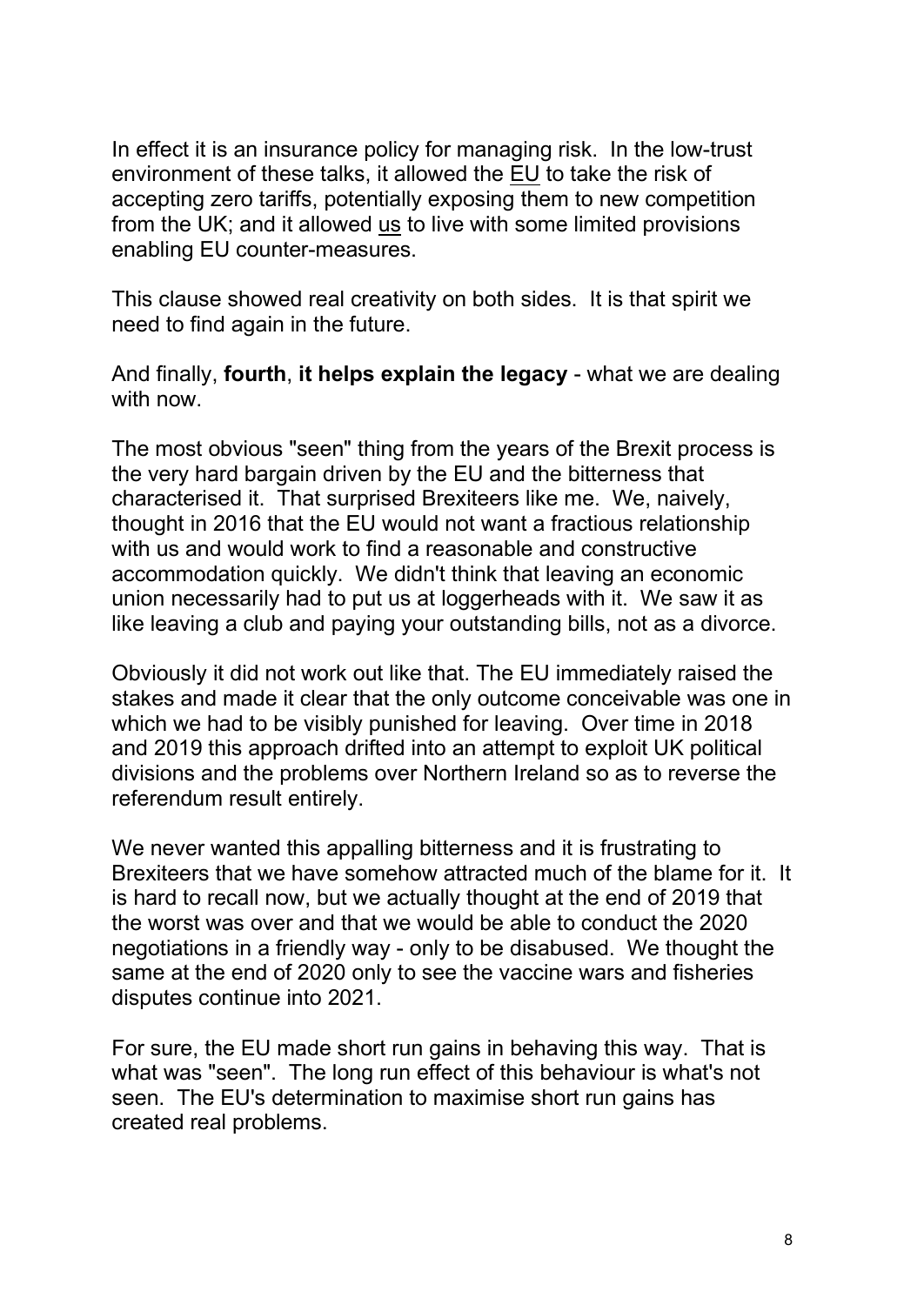Most Brexiteers were not hostile to the EU in the beginning. They didn't want to see the whole European project collapse. They just wanted something different for the UK. The result of the last few years is that they now often are hostile and that makes getting things right again between us and the EU a lot harder.

Equally, there is a faction of unreconciled remainers which sees Brexit as the root of everything bad that has happened since, including Russia's invasion of Ukraine, and can't stop being angry about it.

This bad feeling will take time to dissipate and unfortunately it is still shaping British politics. If you don't believe me, look at the way arguments over covid developed. In 2020 they weren't aligned on the Brexit division - indeed lots of people commented on the fact at the time. During 2021 they did align: if you are a sceptic of intrusive government measures on covid, you very likely voted to Leave the EU.

#### **Time to move on**

It is nevertheless very important to try to rise above this.

Ladies and Gentlemen, my message today is that it is time to move on.

I hope that the moment of deep reflection and of common action caused by the Ukraine crisis can be a moment where things change durably for the better.

If we are to achieve this, the EU has to accept that the institutional relationship we have is the one that will exist for the foreseeable future, and make it work pragmatically.

For our part, some players in British politics can afford to lose some of the purism that we necessarily had to insist on in 2019 and 2020 when we were settling the relationship - and some others, who are unreconciled to events, will have to stop trying to overturn them.

We all need to recognise that the EU is a natural ally of the United Kingdom, and that we should seek - as sovereign equals - ways to cooperate and work together *more.* 

What does this mean?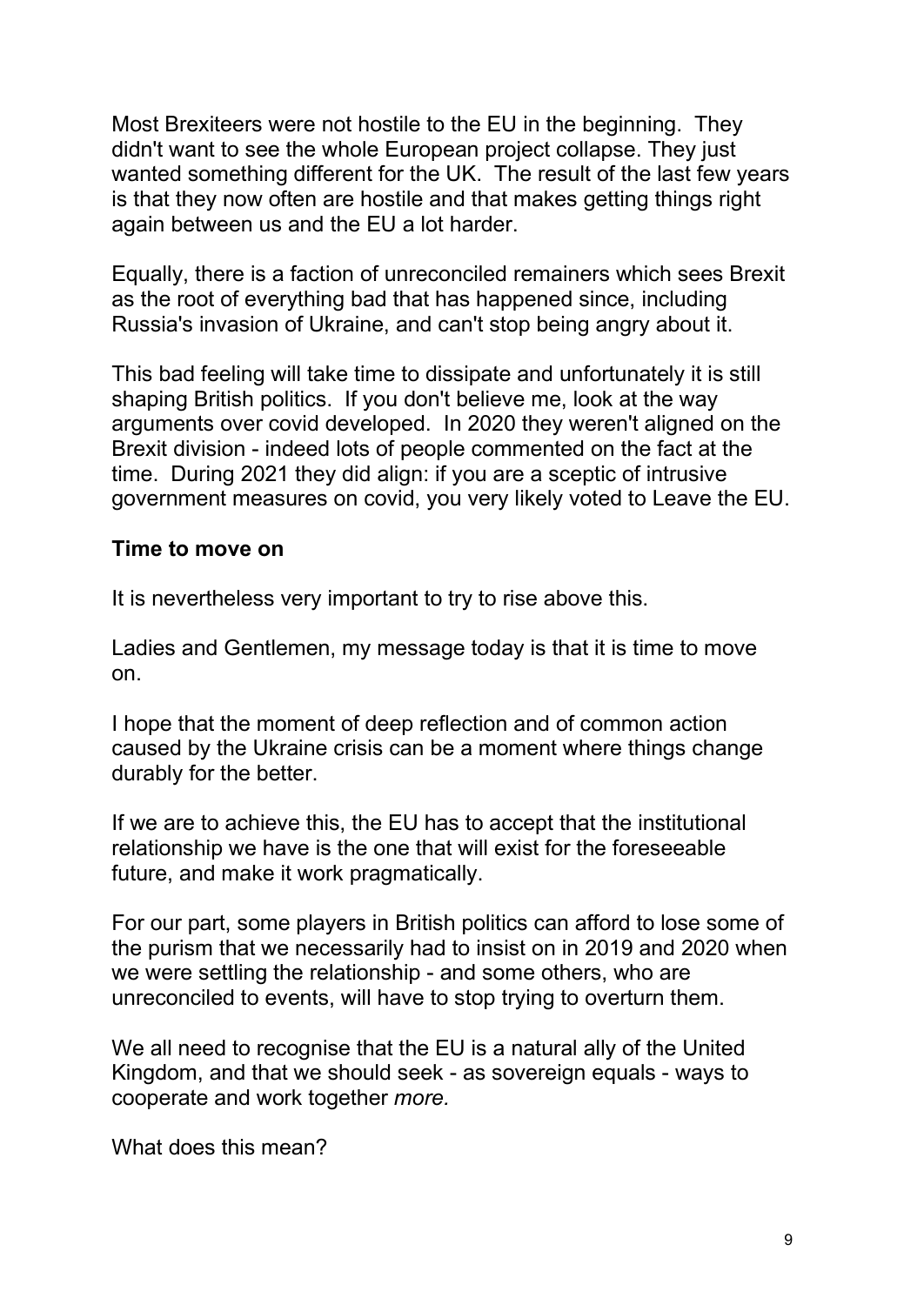## A possible bargain

It means putting together a potential new bargain. And in the spirit of the rebalancing clause, it means being clever about it.

On the EU side, it means getting real about a Northern Ireland Protocol that is now unworkable because of the events of last year. If the Protocol isn't redone then the poison between us will remain. Northern Irish politics is in a downward spiral that is shaking the foundations of the Belfast Good Friday Agreement and the peace process. It's in everyone's interests to deal with that, and the EU will not escape its share of the responsibility if things go wrong. It is perplexing to me that the EU will not work with us to find something better and prefers seemingly endless friction and potential conflict.

The EU needs to recognise that the Protocol was always temporary and contingent, and that it depends on a vote in the Northern Ireland Assembly in just over two years. It isn't something that can be insisted upon as a permanent part of the scene. It is experimental and evolutionary in character.

It is not realistic to imagine that the EU can indefinitely carry on making laws for Northern Ireland without any say for the people who live there, and with any arguments about them settled in the EU's court. It is not realistic to assume that the legal customs boundary can be in the Irish Sea for ever, even if we can agree, as we are ready to, that for practical reasons some goods can conveniently be policed there.

Last year we put forward practical solutions for these problems. But the EU has not been willing to talk seriously. I hope that in this new atmosphere now they might. If they are willing to make clear that the Protocol can be changed and that everything is up for negotiation, I think we should be ready to take the famous Article 16 safeguard clause off the table for now and work hard to get something better which can be supported across Northern Ireland.

I recognise this is quite a big ask. To make it work, we should put two things on the table from our side.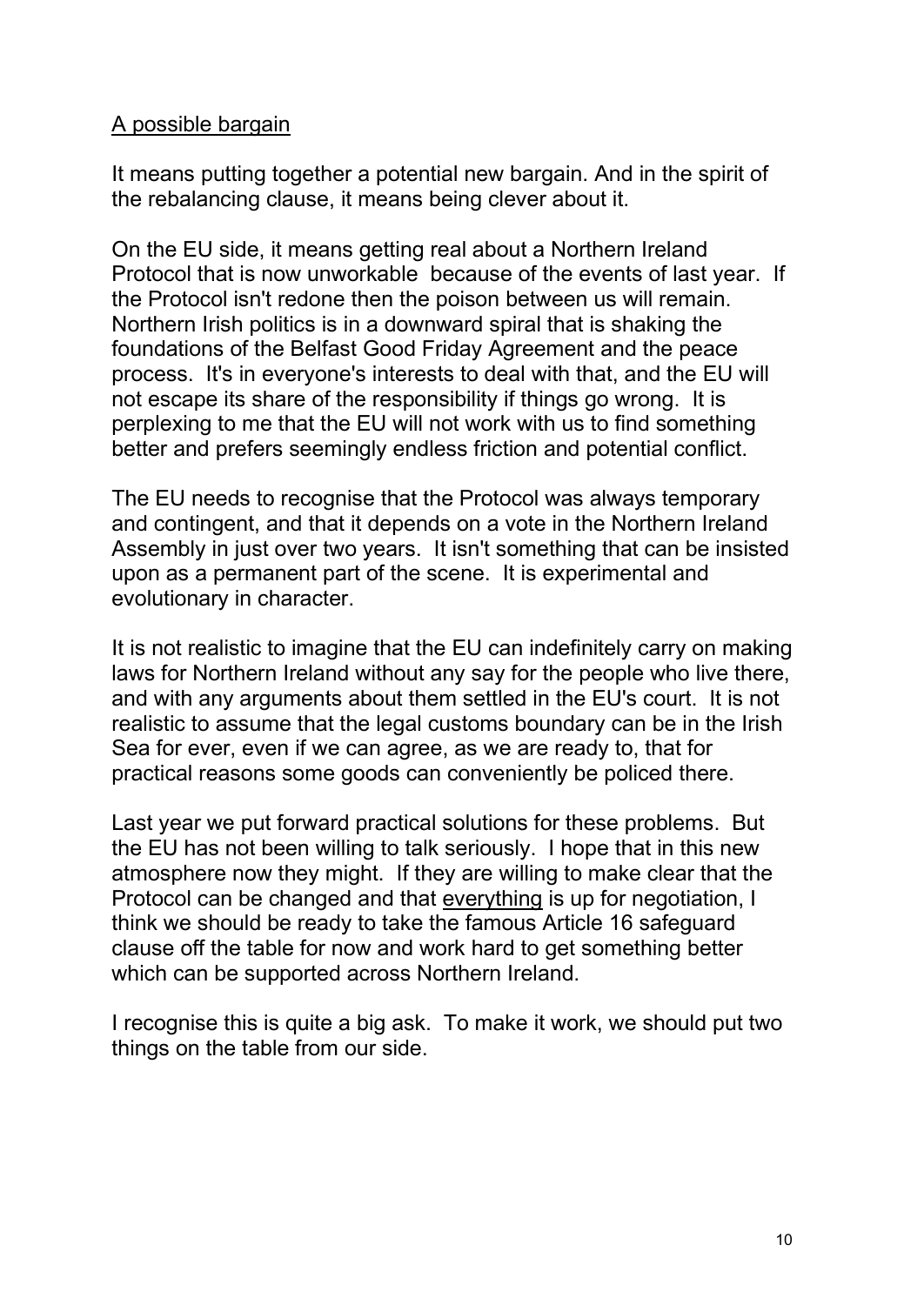First, we should take another look at mobility issues. There is a whole set of problems here that is making life difficult on both sides: youth mobility, movement of specialists like musicians and artists, the ESTAlike arrangements that are coming in on both sides soon, and much else. These problems can be solved without compromising the general policy, to which both sides adhere, that free movement does not apply.

I think we have been too purist on this. We did in fact look last year as a Government at whether we should move to a more pragmatic position, but in the depths of the vaccine wars it was impossible. This time we should try harder. A world in which some categories of specialist service providers can move more freely, where young people's exchanges can get back to normal, and where there are not excessive paperwork and process requirements on tourists or those who have connections across European countries - that is obviously a better one and we should try to get to it. And by the way I hope we can get to a youth mobility deal with Switzerland too.

Second, we should try to find the right way forward on foreign policy and defence. Obviously recent weeks have shown the value of NATO, but they have also underlined the need to have other fora in which we can all talk, share perspectives, and if necessary coordinate action.

We were never actually against this in 2020 - we just didn't want to commit to a rigid new Treaty framework to do it. That remains true. But there are plenty of other possibilities in the space between a fulldress UK-EU bilateral Treaty with all the usual Summits and substructure, and nothing at all. We need to find something new. Of course, given our global interests and relationships, that something cannot leave us simply as a planet orbiting the European sun - and incidentally for that reason I would be against any idea of us having observer status in the EU Council, which I suspect some of our diplomats would still like to see. One possibility could be to give new impetus to the nebulous idea of a European Security Council. This could be coupled with an MOU which would enable greater contact in practice from Council level down. But there are many other possibilities and we should work on them.

What happens otherwise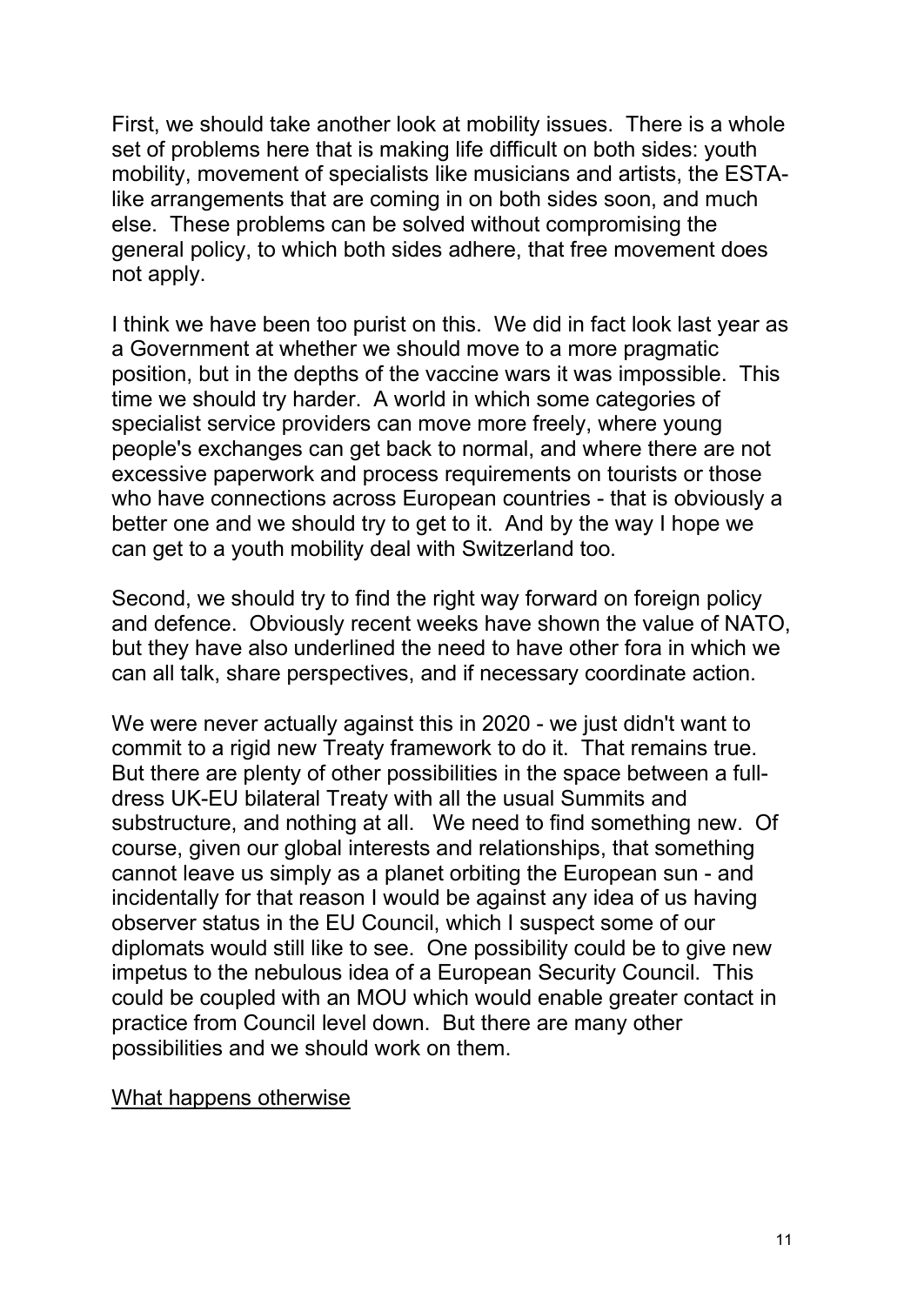That's the possible new bargain. If we can't put something like this together, I can't see how we will avoid Article 16 to stabilise the situation in Northern Ireland, and things will remain fractious.

But more importantly we will then come to a difficult moment in 2024 when three things happen - the consent vote on the Protocol, the decision whether to invoke the Article 411 rebalancing clause, and, probably, the UK General Election.

What the Conservative Party puts in its election manifesto will be crucial because under our constitutional conventions manifesto commitments cannot be blocked by the House of Lords.

My view is that we will need to say two things. The first will be that the UK Government will work to end the Protocol in the 2024 vote, and that if necessary there will need to be a further Northern Ireland election so that Assembly opinion reflects real opinion on the ground at that point. The second will be to look for a mandate to begin the rebalancing review, which will reopen elements of the current arrangements and once again raise the spectre of us trading globally on something closer to WTO terms.

It is much better to avoid all this. We can move on. But it takes two to do so. There is a real opportunity in the next 12-18 months, but both sides have to grasp it.

## **The situation in Ukraine**

Ladies and Gentlemen, finally, I want to finish with a few comments about the situation in Ukraine.

In doing so I want to put on record the British Government's appreciation for the position taken by Switzerland in standing up for freedom and in applying sanctions, and for understanding that this is consistent with "active neutrality".

It goes without saying, I hope, that Putin and his cronies bear moral responsibility for this unjust and evil war.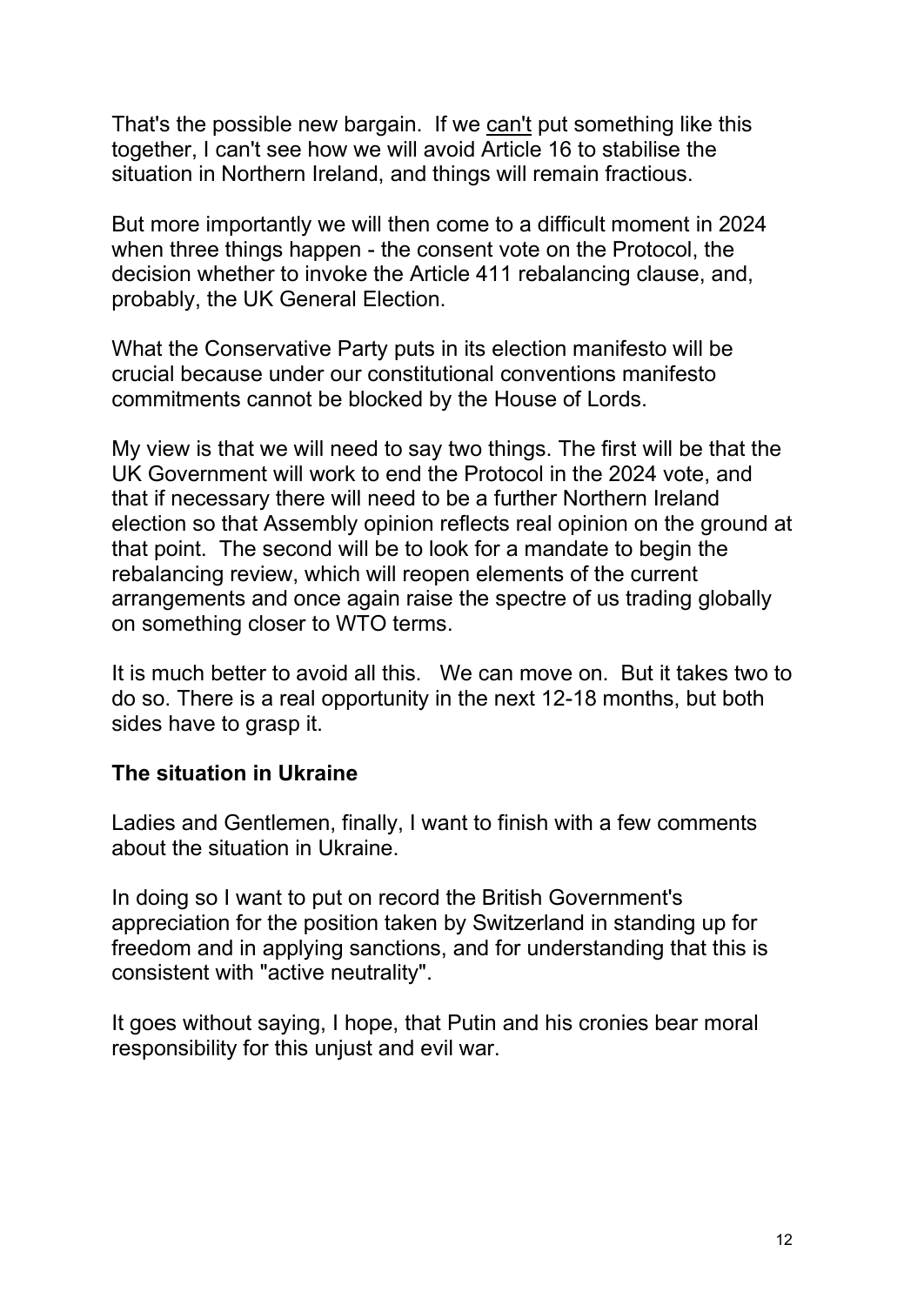But it is right to look at our own behaviour too. The West, collectively, has sent signals of fundamental unseriousness about the world in recent years. We hoped, despite the evidence, that the world had moved into some new post-modern phase where what mattered was not power but only principles. We thought we could cut defence spending, make ourselves dependent on others' energy, and play around at virtue-signalling diplomacy, without any serious consequences.

I return once again to Bastiat, who commented:

*Often, the sweeter the first fruit of a habit, the more bitter are those that follow…So when someone, touched by some effect that can be seen, has not yet learnt to discern those that are not seen, they give way to disastrous habits, not just through inclination but deliberately.*

Who can not apply these words to the behaviour of the West in recent years? In appeasing Greta Thunberg, we very nearly gave a free pass to Vladimir Putin.

It is excellent that things are now changing. We have surprised Putin with our robust response. The West generally, and the UK Government specifically, has got most things right so far. So I hope this is indeed a genuine Zeitenwende, to use the German term. As so often, the West may be slow to awake, but is powerful when it does so, and has huge moral strengths to draw upon when it acts. These find an echo in the huge courage of those Russians who have dared to protest against the actions of their government.

But as we awake we must be careful not to switch from one form of unseriousness to another, to flip from complacency to heedless risktaking. Instead we must be sober, measured, and serious. We must remember that NATO is a defensive alliance for the defence of our own territory and we must be 100% clear about that. We must also remember that in the Cold War it was regarded as extremely important to avoid direct confrontation with a nuclear Soviet Union. That principle is still important. Current Western political leadership is untried in these circumstances and should proceed with caution. We don't want a repeat of the chaos and confusion of the evacuation from Kabul if it comes to facing down a nuclear-armed Russia.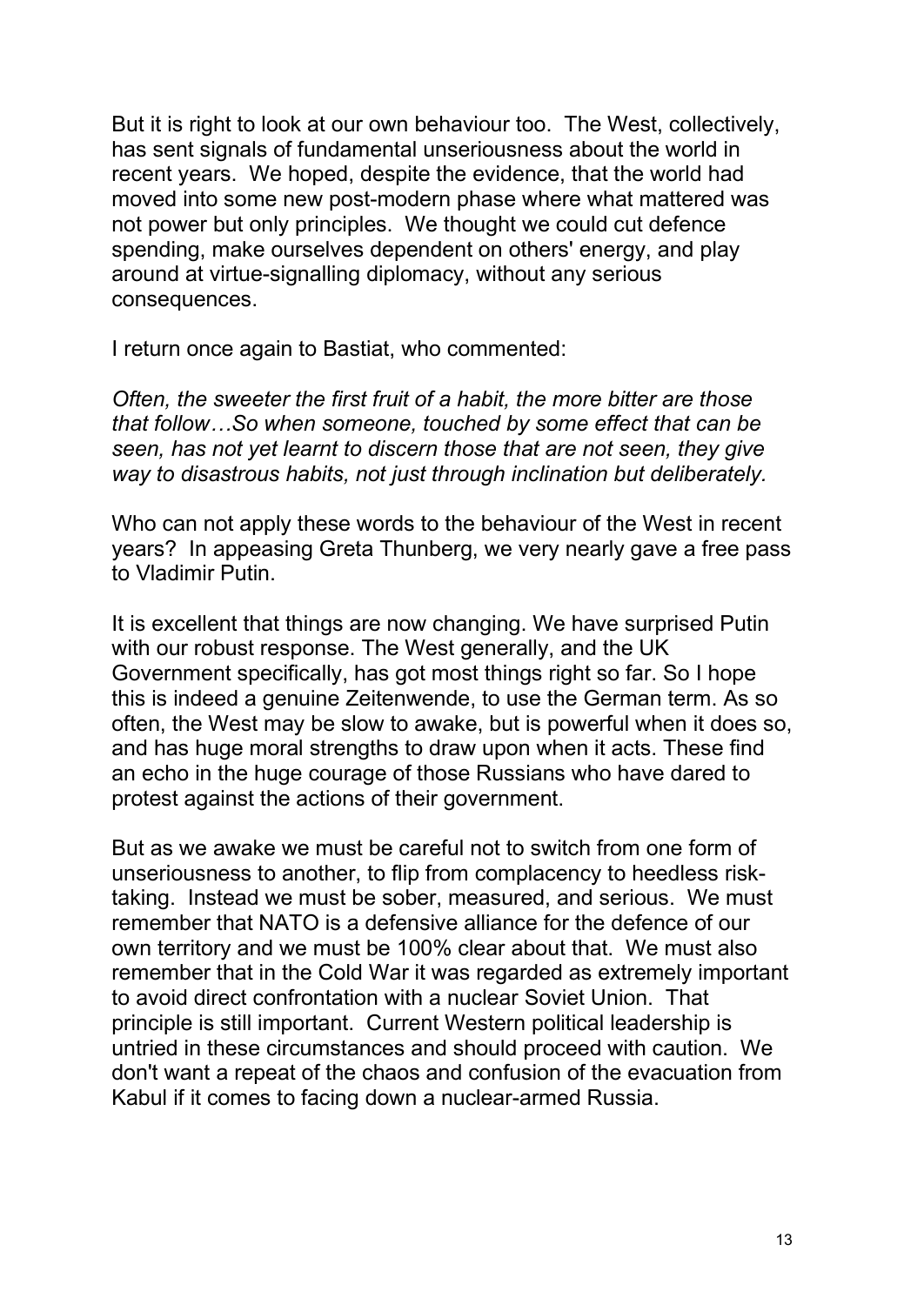I would add that it is in potentially catastrophic crises like this that the normative and ideological character of so much recent Western foreign policy making reaches its limits. We need to put emphasis on careful statecraft too. It's right to stand up for our principles, but it is also right to make a careful analysis of our national interest and to think hard about what risks we are really prepared to run to protect those principles and the international order.

That's why I would rather not make policy by slogan, why I am cautious about further escalation, and why I don't think supplying fighter jets to Ukraine is a good idea. It is right to support Ukraine in their right of self-defence and we all admire the heroism of the Ukrainian people. It is also right to keep open the space for talks which might stop the killing and, accordingly, to recognise - however unpalatable it is - that any negotiated settlement will have to have something for both sides.

I want to make two final comments.

The first is on the implications of Ukraine's decision to apply for EU membership. As was evident from last week's Versailles Summit, this gives the EU some handling issues. For me it also raises the broader question, which I have raised before, of whether the EU can find a reasonable relationship with its non-member neighbours. As you know well in Switzerland, so far the EU has not developed a model for its relationship with countries that either do not wish to be members or are a long way from it.

Ukraine is a long way from being economically ready for membership by the standards that the EU normally applies. So the geopolitical and institutional logic do not lead in the same direction, and this raises a number of questions. Is the EU going to stick to its normal approach to applicant countries? Or will they, under pressure, be tempted to create some form of low-obligation semi-membership for Ukraine, Georgia, and others? If so, how will this work? What is the value of membership when institutional and economic integration is low? If the intention is to create some form of political or foreign policy guarantee, how does this relate to NATO? And what does this mean for Balkans countries which are not yet EU members? I will be very interested to read the Commission's opinions on these applications and how this process develops more broadly as it obviously has implications for everyone in the neighbourhood.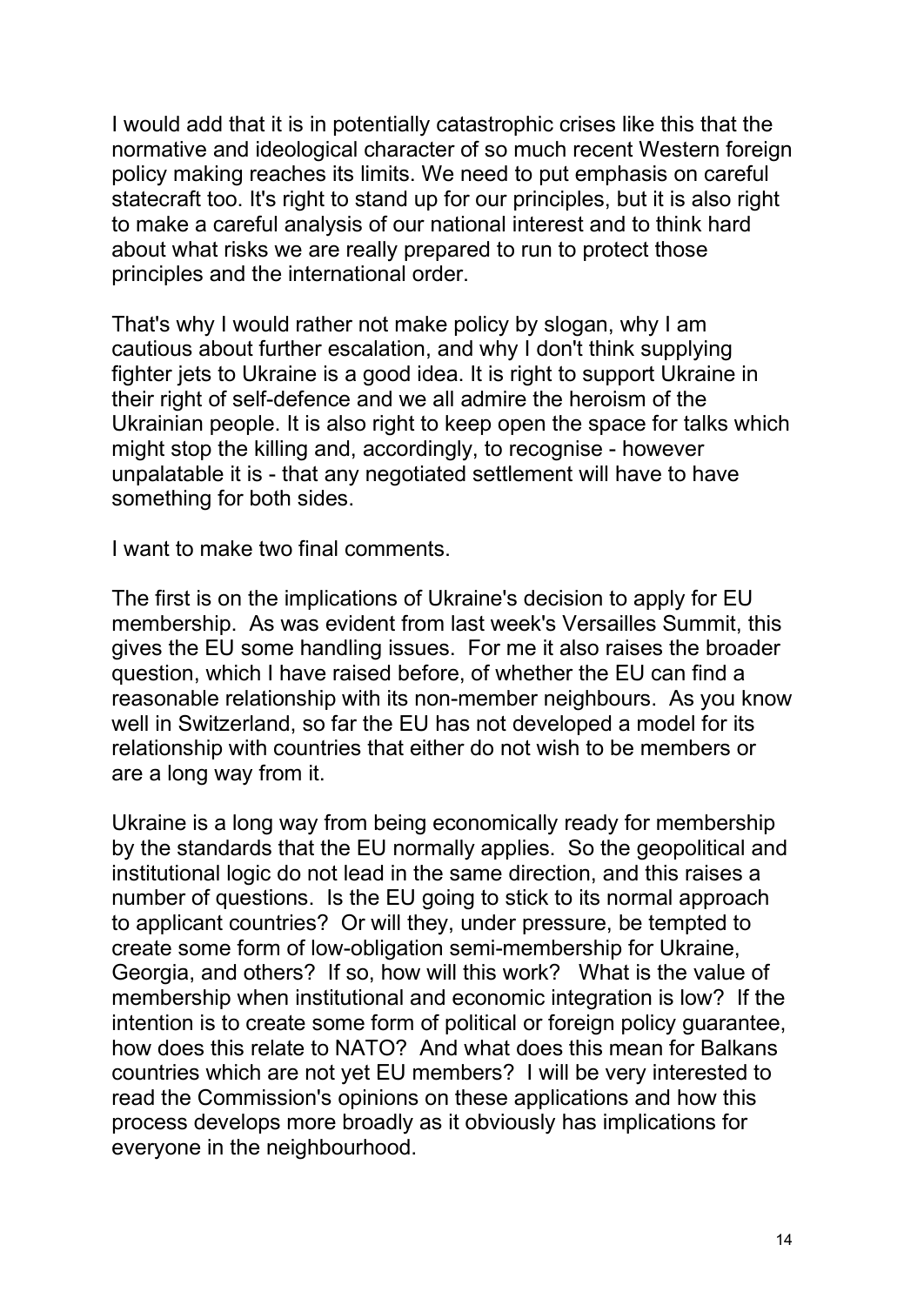My second comment is a speculation on what institutional arrangements are appropriate for the "West" in these new circumstances. Plainly the post-war set-up is decaying. The purely Euro-Atlantic arrangements based upon it, while extremely important, are no longer in themselves sufficient to protect Western interests. At the same time, the global institutions, such as they are, the UN, the G20, and so on, are by design inclusive and therefore include those hostile to us as well as those we count as our friends.

Accordingly, I suspect we need a new institution or at least some new organisational arrangements - a "League of the West" if you like which can bring together the wider West, not just Europe and N America but also our friends in Asia, the Middle East, and Africa.

I don't envisage something like the EU or NATO, but something looser, a space in which there can be collective discussion, analysis, and policy-making, so that we deepen the habit of consultation and begin to establish links between our bureaucracies. It would be crucial to avoid it becoming too formal. The EU should of course be part of it, but so should other Europeans too, and that's why it would help to get UK / EU relations onto a better footing in the way that I have described.

I don't see this as being the same thing as a "league of democracies". That idea has its place but risks becoming preachy or judgemental and we have shown too much of this in recent years in the West.

Instead it should be an organisation of countries which have an interest in a peaceful and ordered arrangement of the world, which are broadly liberal if not necessarily fully democratic in their approach to international politics, which have a degree of common understanding and interest, and which are ready to stand up for those ideas in international discourse. The current crisis has shown that such a constituency exists. The next crisis may be less Manichaean in nature and accordingly the potential value of such arrangements, in discussing and coordinating sanctions, in mobilising opinion in the UN, and in ensuring clarity of messaging and effective communication, may well be all the greater. I hope that, once the immediate crisis is over, policy-makers might begin to think on these lines and look to build organisations that work for the new world rather than just defending those of the old one.

## **Conclusion**